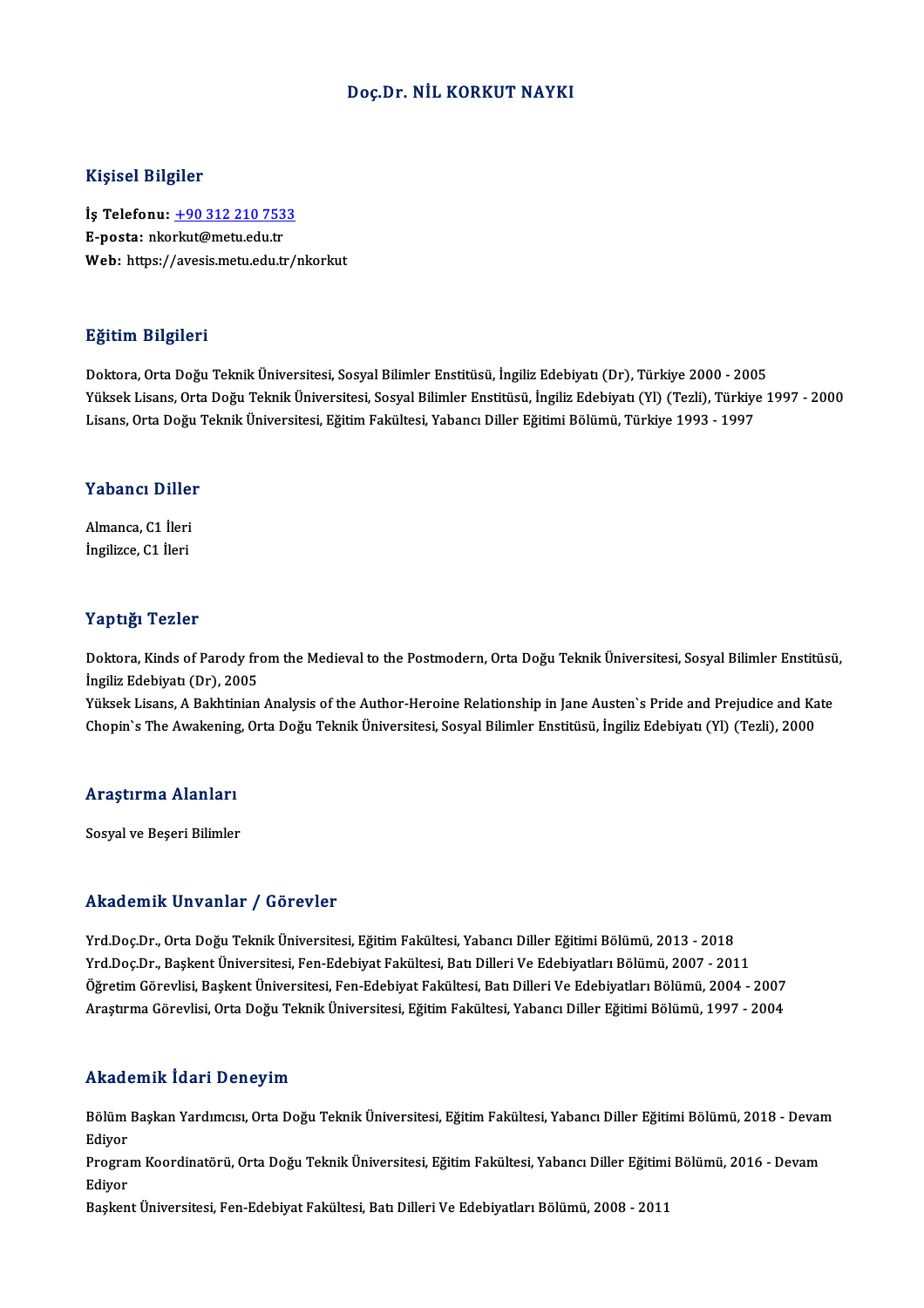### Yönetilen Tezler

Yönetilen Tezler<br>Korkut Naykı N., A Bakhtinian Analysis of the Protagonists' Ethical Dilemma in Joseph Conrad's Under Western Eyes and<br>The End of the Tether, Wilkeek Lisens N ÜNAL (Öğrensi), 2020 TONOSNON TONOS<br>Korkut Naykı N., A Bakhtinian Analysis of the Protagonists' Ethic<br>The End of the Tether. , Yüksek Lisans, N.ÜNAL(Öğrenci), 2020<br>KORKUT NAYKLN, Lasanb Cannad'ın undan wastam avas ve the Korkut Naykı N., A Bakhtinian Analysis of the Protagonists' Ethical Dilemma in Joseph Conrad's Under Western Eyes a<br>The End of the Tether. , Yüksek Lisans, N.ÜNAL(Öğrenci), 2020<br>KORKUT NAYKI N., Joseph Conrad'ın under west The End of the Tether. , Yüksek Lisans, N.ÜNAL(Öğrenci), 2020<br>KORKUT NAYKI N., Joseph Conrad'ın under western eyes ve the end of the<br>ikilemlerinin bakhtinsel incelemesi., Yüksek Lisans, N.Ünal(Öğrenci), 2020<br>Korlut Navlu N KORKUT NAYKI N., Joseph Conrad'ın under western eyes ve the end of the tether eserlerindeki baş karakterlerin e<br>ikilemlerinin bakhtinsel incelemesi., Yüksek Lisans, N.Ünal(Öğrenci), 2020<br>Korkut Naykı N., Resistance and Het ikilemlerinin bakhtinsel incelemesi., Yüksek Lisans, N.Ünal(Öğrenci), 2020<br>Korkut Naykı N., Resistance and Heterotopia: An Analysis of Space in Jeanett<br>Pamuk's The Museum of Innocence., Yüksek Lisans, B.Anşin(Öğrenci), 201 Korkut Naykı N., Resistance and Heterotopia: An Analysis of Space in Jeanette Winterson's The Passion and Orhan<br>Pamuk's The Museum of Innocence., Yüksek Lisans, B.Anşin(Öğrenci), 2019<br>Korkut Naykı N., A Sartrean Reading of Pamuk's The Museum of<br>Korkut Naykı N., A Sartro<br>Z.Karslı(Öğrenci), 2019<br>KORKUT NAYKI N., Diror Korkut Naykı N., A Sartrean Reading of John Fowles' The Collector and The French Lieutenant's Woman, Yükse<br>Z.Karslı(Öğrenci), 2019<br>KORKUT NAYKI N., Direnç ve heterotopya: Jeanette Wınterson'ın tutku ve Orhan Pamuk'un masum Z.Karslı(Öğrenci), 2019<br>KORKUT NAYKI N., Direnç ve heterotopya: Jeanette Wınterson'ın tutku ve Orhan Pamuk'un masumiyet müzesi<br>romanlarına dair bir mekan analizi., Yüksek Lisans, B.Anşin(Öğrenci), 2019 KORKUT NAYKI N., Direnç ve heterotopya: Jeanette Winterson'ın tutku ve Orhan Pamuk'un masumiyet müzesi<br>romanlarına dair bir mekan analizi., Yüksek Lisans, B.Anşin(Öğrenci), 2019<br>KORKUT NAYKI N., John Fowles'un koleksiyoncu Z.Karsli(Öğrenci),2019 KORKUT NAYKI N., John Fowles'un koleksiyoncu ve Fransız teğmenin kadını'nın Sartreca ok<br>Z.Karsli(Öğrenci), 2019<br>KORKUT NAYKI N., Deleuze and contemporary Dystopia, Doktora, R.ÇOKAY(Öğrenci), 2018<br>KORKUT NAYKI N. William Bu KORKUT NAYKI N., William Butler Yeats and mysticism: A neo-platonic approach to his poetry, Yüksek Lisans,<br>M.UĞUR(Öğrenci), 2017 KORKUT NAYKI N., Deleuze and contemporary Dystopia, Doktora, R.COKAY(Öğrenci), 2018 KORKUT NAYKI N., William Butler Yeats and mysticism: A neo-platonic approach to his poetry, Yüksek Lisans,<br>M.UĞUR(Öğrenci), 2017<br>KORKUT NAYKI N., Postmodern historiography in D. M. Thomas's the White Hotel and Martin Amis' M.UĞUR(Öğrenci), 2017<br>KORKUT NAYKI N., Postmodern historio<br>Yüksek Lisans, E.NAZLİ(Öğrenci), 2016<br>KORKUT NAYKLN, D. M. Thomas'ın The KORKUT NAYKI N., Postmodern historiography in D. M. Thomas's the White Hotel and Martin Amis's Time's Arrow,<br>Yüksek Lisans, E.NAZLİ(Öğrenci), 2016<br>KORKUT NAYKI N., D. M. Thomas'ın The White Hotel'i ve Martin Amis'in Time's Yüksek Lisans, E.NAZLİ(Öğrenci), 2016<br>KORKUT NAYKI N., D. M. Thomas'ın Th<br>Yüksek Lisans, E.Nazlı(Öğrenci), 2016<br>KORKUT NAYKLN, Nadan bala arkada KORKUT NAYKI N., D. M. Thomas'ın The White Hotel'i ve Martin Amis'in Time's arrow'unda postmodern tarih yazım<br>Yüksek Lisans, E.Nazlı(Öğrenci), 2016<br>KORKUT NAYKI N., Neden hala arkadaş olamıyoruz?: E. M. Forster'ın Hindista Yüksek Lisans, E.Nazlı(Öğrenci), 2016<br>KORKUT NAYKI N., Neden hala arkadaş olamıyoruz?: E. M. Forster'ın Hindistan'a bir geçit ve Zadıe S<br>dişler romanlarında kültürler arası ilişkilerde ötekileştirme., Yüksek Lisans, G.Deni KORKUT NAYKI N., Neden hala arkadaş olamıyoruz?: E. M. Forster'ın Hindistan'a bir geçit ve Zadıe Smıth'in İnci gibi<br>dişler romanlarında kültürler arası ilişkilerde ötekileştirme., Yüksek Lisans, G.Deniz(Öğrenci), 2015<br>KORK dişler romanlarında kültürler arası ilişkilerde ötekileştirme., Yüksek Lisans, G.<br>KORKUT NAYKI N., Why can't we still be friends?: Othering in intercultural rel<br>India and Zadie Smith's White Teeth, Yüksek Lisans, G.DENİZ(Ö

### Tasarladığı Dersler

Korkut Naykı N., Research Methods and Ethical Considerations in Literary Studies , Yüksek Lisans, 2016 - 2017

### SCI, SSCI ve AHCI İndekslerine Giren Dergilerde Yayınlanan Makaleler

- CI, SSCI ve AHCI İndekslerine Giren Dergilerde Yayınlanan Makaleler<br>I. Woman's Writing and the Body in a Turkish Context: Erendiz Atasu's The Other Side of the Mountain<br>Korkut Navki N BBB1 ve IIIIB1<br>Woman's Writ<br>Korkut-Nayki N.<br>MIDDLE FASTER Woman's Writing and the Body in a Turkish Context: Erendiz Atasu's The Other S<br>Korkut-Nayki N.<br>MIDDLE EASTERN LITERATURES, cilt.17, ss.223-237, 2014 (AHCI İndekslerine Giren Dergi)<br>How to Do Things with Words and Toyte: Li
- Korkut-Nayki N.<br>MIDDLE EASTERN LITERATURES, cilt.17, ss.223-237, 2014 (AHCI Indekslerine Giren Dergi)<br>II. How to Do Things with Words and Texts: Literature and Rewriting as Performance in Lloyd Jones'<br>Mister Pip MIDDLE EAS<br>How to Do<br>Mister Pip<br>Korlut Novl Mister Pip<br>Korkut-Nayki N.<br>ENGLISH STUDIES, cilt.93, ss.43-56, 2012 (AHCI İndekslerine Giren Dergi)<br>Posis Elementa of Narrative
	- Korkut-Nayki N.

Korkut-Nayki N.<br>ENGLISH STUDIES, cilt.93, ss.43-<br>III. Basic Elements of Narrative<br>Korkut N ENGLISH<br>Basic Ele<br>Korkut N.<br>LANCUAC Basic Elements of Narrative<br>Korkut N.<br>LANGUAGE AND LITERATURE, cilt.20, sa.1, ss.75-78, 2011 (SSCI İndekslerine Giren Dergi)<br>The Postmodern Korkut N.<br>LANGUAGE AND L.<br>IV. **The Postmodern**<br>Korkut N.

## LANGUAG<br>**The Post**<br>Korkut N.

LANGUAGEANDLITERATURE, cilt.17, sa.4, ss.370-373,2008 (SSCI İndekslerineGirenDergi)

### Diğer Dergilerde Yayınlanan Makaleler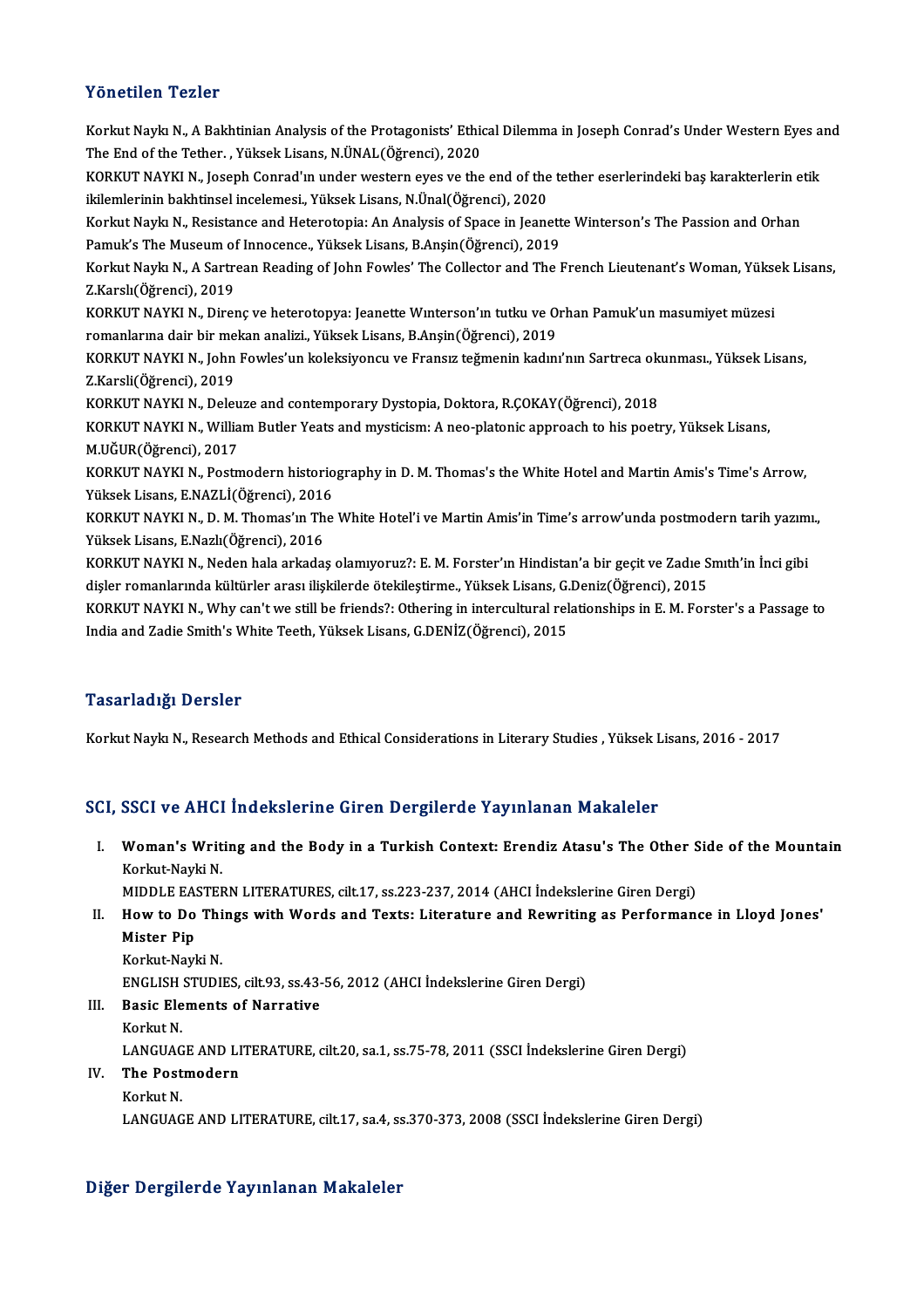I. A Hauntological Reading of Daphne du Maurier's Rebecca **A Hauntologic:<br>Korkut Naykı N.<br>English Studies (** Korkut Naykı N.<br>English Studies at NBU, cilt.7, sa.1, ss.21-36, 2021 (ESCI İndekslerine Giren Dergi)

- Korkut Naykı N.<br>I . Hopeless at NBU, cilt.7, sa.1, ss.21-36, 2021 (ESCI İndekslerine Giren Dergi)<br>II. Hopeless Romantics: Reality versus Imagination in Gustave Flaubert's Madame Bovary and Joseph<br>Connad's Lord Jim English Studies at NBI<br>Hopeless Romantic:<br>Conrad's Lord Jim<br>Korkut Navla N Hopeless Rom<br>Conrad's Lord<br>Korkut Naykı N.<br>Colal Bayar Üniy
	-

Conrad's Lord Jim<br>Korkut Naykı N.<br>Celal Bayar Üniversitesi Sosyal Bilimler Dergisi, cilt.15, sa.1, ss.269-288, 2017 (Diğer Kurumların Hakemli<br>Dergileri) Korkut Na<br>Celal Baya<br>Dergileri)<br>Anticinati Celal Bayar Üniversitesi Sosyal Bilimler Dergisi, cilt.15, sa.1, ss.269-288, 2017 (Diğer Kurumların Hakemli<br>Dergileri)<br>III. Anticipating the Existentialist Hero in Mikhail Lermontov's A Hero of Our Time and Joseph Conrad's

### Dergileri)<br><mark>Anticipatin</mark><br>Nostromo<br>Korlut Novl Anticipating th<br>Nostromo<br>Korkut Naykı N.<br>Cariantan Ünive

Nostromo<br>Korkut Naykı N.<br>Gaziantep Üniversitesi Sosyal Bilimler Dergisi, cilt.16, sa.1, ss.183-192, 2017 (Diğer Kurumların Hakemli Dergileri)

- Korkut Naykı N.<br>Gaziantep Üniversitesi Sosyal Bilimler<br>IV. Edebiyat Çalışmaları ve Psikoloji<br>Korkut Nayla N Gaziantep Ünive<br><mark>Edebiyat Çalış</mark>ı<br>Korkut Naykı N.<br>Koridar Kültür S <mark>Edebiyat Çalışmaları ve Psikoloji</mark><br>Korkut Naykı N.<br>Koridor Kültür Sanat Edebiyat Dergisi, sa.23, ss.18-25, 2016 (Diğer Kurumların Hakemli Dergileri)<br>Hanry James and biş Çhosta: Narratiya Ambiguity in"The Boal Bight Thing"
- Korkut Naykı N.<br>Koridor Kültür Sanat Edebiyat Dergisi, sa.23, ss.18-25, 2016 (Diğer Kurumların Hakemli Dergileri)<br>V. Henry James and his Ghosts: Narrative Ambiguity in"The Real Right Thing" and "The Jolly Corner"<br>Kerlu Koridor Kültür S<br><mark>Henry James a</mark><br>Korkut Naykı N.<br>Hasattana Üniva Henry James and his Ghosts: Narrative Ambiguity in"The Real Right Thing" and "The Jolly Corn<br>Korkut Naykı N.<br>Hacettepe Üniversitesi Edebiyat Fakültesi Dergisi, cilt.29, sa.1, ss.171-182, 2012 (Diğer Kurumların Hakemli<br>Derg

Korkut Naykı N.<br>Hacettepe Üniversitesi Edebiyat Fakültesi Dergisi, cilt.29, sa.1, ss.171-182, 2012 (Diğer Kurumların Hakemli<br>Dergileri)

### Kitap & Kitap Bölümleri

Itap & Kitap Bölümleri<br>I. Proceedings of the 21st METU British Novelists Conference, 12-13 December 2013: The Brontë<br>Sisters and Their Work Per stream<br>Proceedings of the 21st<br>Sisters and Their Work.<br>Korlat Novia N. (Edităr), A Proceedings of the 21st METU British Novelists Conference,<br>Sisters and Their Work.<br>Korkut Naykı N. (Editör), Altunsoy Ş. (Editör), Aydoğdu M. (Editör)<br>METU Department of Foreign Language Education, Ankara, 2015 Sisters and Their Work.<br>Korkut Naykı N. (Editör), Altunsoy Ş. (Editör), Aydoğdu M. (Editör)

Korkut Naykı N. (Editör), Altunsoy Ş. (Editör), Aydoğdu M. (Editör)<br>METU Department of Foreign Language Education, Ankara, 2015<br>II. Cornwall, Venice and the Supernatural: Varying Functions of the Gothic in Daphne du Maurie METU Department of Foreign Language Education, Ankara, 2015<br>Cornwall, Venice and the Supernatural: Varying Function:<br>Birds' and 'Don't Look Now'<br>KORKUT NAYKI N. Cornwall, Venice<br>Birds' and 'Don'<br>KORKUT NAYKI N.<br>Dork Cortographic

Birds' and 'Don't Look Now'<br>KORKUT NAYKI N.<br>Dark Cartographies: Exploring Gothic Spaces, Anya Heise-von der Lippe, Editör, Inter-Disciplinary Press, Oxford, KORKUT NAYKI N<br>Dark Cartographie<br>ss.133-145, 2013<br>The Sunennatur Dark Cartographies: Exploring Gothic Spaces, Anya Heise-von der Lippe, Editör, Inter-Disciplinary Press, Oxfor<br>195.133-145, 2013<br>III. The Supernatural and the Functions of the Gothic in Daphne du Maurier's 'The Birds' and

ss.133-145,<br>The Supern<br>Look Now'<br>Korlut Nov! The Supernatu<br>Look Now'<br>Korkut Naykı N.<br><sup>The Cothis: Stud</sub></sup>

Look Now'<br>Korkut Naykı N.<br>The Gothic: Studies in History, Identity and Space, Katarzyna Więckovska, Editör, Inter-Disciplinary Press, Oxford, Korkut Naykı N.<br>The Gothic: Studie<br>ss.127-133, 2012<br>Kinds of Banodu The Gothic: Studies in History, Identity and Space, Katarzyna W<br>ss.127-133, 2012<br>IV. Kinds of Parody from the Medieval to the Postmodern<br>Korkut N

ss.127-13<br>Kinds of<br>Korkut N. Kinds of Parody from the Medieval to t<br>Korkut N.<br>Peter Lang Publishing, Inc., Frankfurt, 2009<br>The Boundaries of Narrative: The Brob

- Korkut N.<br>Peter Lang Publishing, Inc., Frankfurt, 2009<br>V. The Boundaries of Narrative: The Problems, Possibilities, and Politics of Accommodating the Lyric<br>Mode in Narrative Eistien Peter Lang Publishing, Inc., Fr.<br>The Boundaries of Narrati<br>Mode in Narrative Fiction<br>Korlut N The Boul<br>Mode in<br>Korkut N.<br>Challangir Mode in Narrative Fiction<br>Korkut N.<br>Challenging the Boundaries, Işıl Baş, Donald C. Freeman, Editör, Rodopi, Amsterdam, ss.165-180, 2007
	-

## Korkut N.<br>Challenging the Boundaries, Işıl Baş, Donald C. F.<br>VI. An Introduction to Postmodern Literature

Challengir<br>**An Intro**<br>Korkut N.<br>The Fesen

Korkut N.<br>The Essentials of Literature in English post 1914, Ian Mackean, Editör, Arnold, London, London, ss.215-219, 2005

### Hakemli Kongre / Sempozyum Bildiri Kitaplarında Yer Alan Yayınlar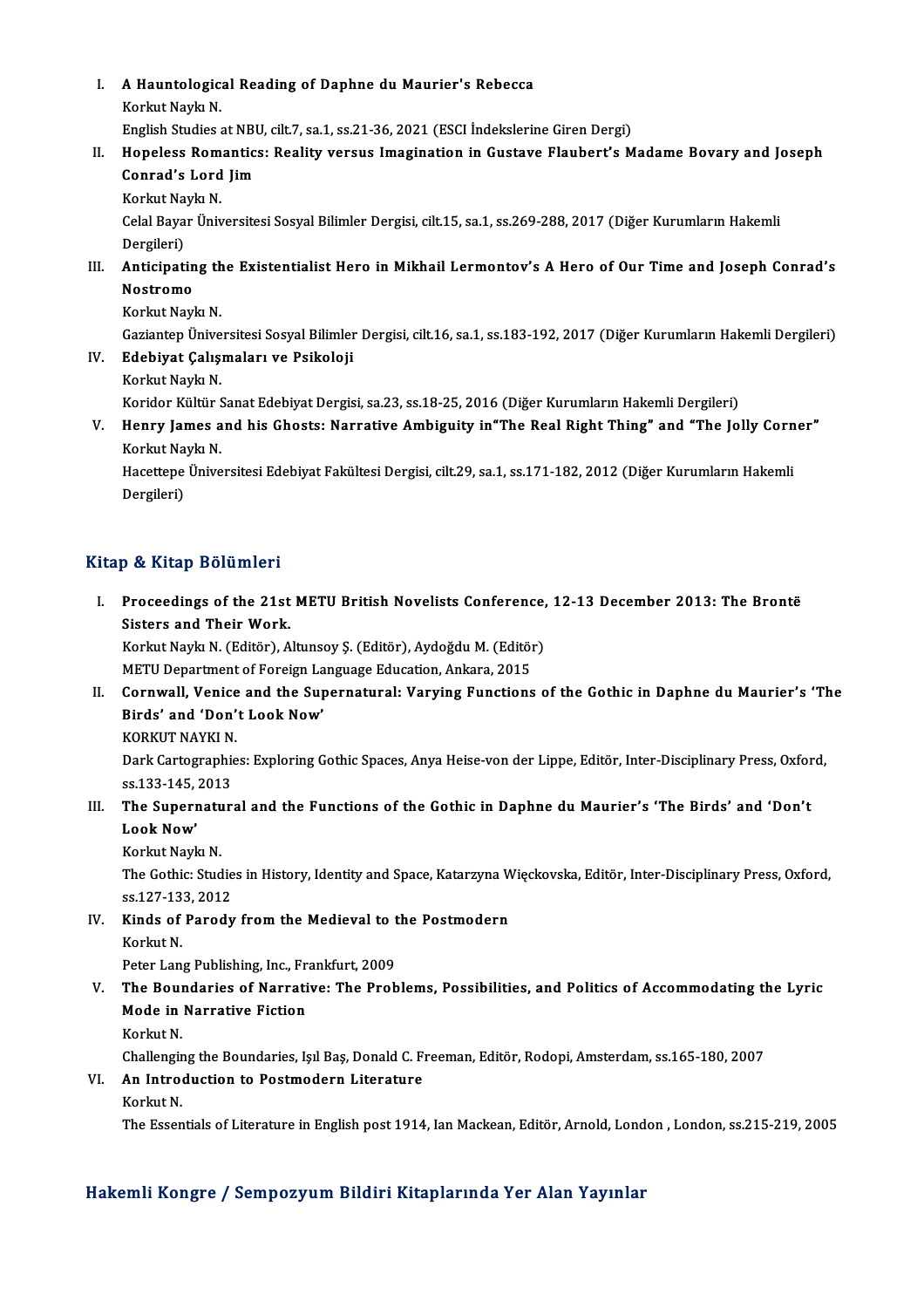I. Writing History through Literature: Modernity and the Holocaust through the Lens of Martin Amis's<br>Time's Arrew Writing Histor<br>Time's Arrow<br>Korlut Navlu N Time's Arrow<br>Korkut Naykı N., Nazli E. Ti<mark>me's Arrow</mark><br>Korkut Naykı N., Nazli E.<br>12th International IDEA Conference: Studies in English, Antalya, Türkiye, 12 - 14 Nisan 2018<br>Speaking to the Speatre: A Hauntelegisel Annreach to Traume in Danhne du Maun

- Korkut Naykı N., Nazli E.<br>12th International IDEA Conference: Studies in English, Antalya, Türkiye, 12 14 Nisan 2018<br>II. Speaking to the Spectre: A Hauntological Approach to Trauma in Daphne du Maurier's Rebecca<br>Kerl 12th Internation<br>Speaking to th<br>Korkut Naykı N.<br>16th Cultural Sti Speaking to the Spectre: A Hauntological Approach to Trauma in Daphne du Mau<br>Korkut Naykı N.<br>16th Cultural Studies Symposium: Narratives of Trauma, İzmir, Türkiye, 10 - 12 Mayıs 2017<br>A Hauntological Beading of Daphne du Ma
	-
- Korkut Naykı N.<br>16th Cultural Studies Symposium: Narratives of Trauma, İzmir, Türkiye, 10 12 Mayıs 2017<br>III. A Hauntological Reading of Daphne du Maurier's Rebecca and My Cousin Rachel<br>Korkut Nayla N 16th Cultural Studies Symposium: Narratives of Trauma, İzmir, Türkiye, 10 - 12 Mayıs 2017<br>A Hauntological Reading of Daphne du Maurier's Rebecca and My Cousin Rachel<br>Korkut Naykı N.<br>9th International IDEA Conference: Studi A Hauntological Reading of Daphne du Maurier's Rebecca and My Cousin Rachel<br>Korkut Naykı N.<br>9th International IDEA Conference: Studies in English, Malatya, Türkiye, 15 - 17 Nisan 2015<br>The Sunernatural and the Eunstiens of

- Korkut Naykı N.<br>19th International IDEA Conference: Studies in English, Malatya, Türkiye, 15 17 Nisan 2015<br>19th Supernatural and the Functions of the Gothic in Daphne du Maurier's 'The Birds' and 'Don't<br>19th Now' **9th Internat<br>The Superi<br>Look Now'**<br>KOPKUT NA The Supernatura<br>Look Now'<br>KORKUT NAYKI N.<br>2nd Clabel Confor Look Now'<br>KORKUT NAYKI N.<br>2nd Global Conference - The Gothic: Exploring Critical Issues, VARŞOVA, Polonya, 16 - 18 Mayıs 2011<br>The Chostly Honry James: Narratiye Ambisyity in 'The Beel Bisht Thing' and 'The Jelly Ce
	-

KORKUT NAYKI N.<br>2nd Global Conference - The Gothic: Exploring Critical Issues, VARŞOVA, Polonya, 16 - 18 Mayıs 2011<br>2011 - V. The Ghostly Henry James: Narrative Ambiguity in 'The Real Right Thing' and 'The Jolly Corner'<br>Ke 2nd Global Conf<br>**The Ghostly H**<br>Korkut Naykı N.<br><sup>6th Internations</sup> The Ghostly Henry James: Narrative Ambiguity in 'The Real Right Thing' and 'The<br>Korkut Naykı N.<br>6th International IDEA Conference: Studies in English, İstanbul, Türkiye, 13 - 15 Nisan 2011<br>How to De Things with Words and T

- Korkut Naykı N.<br>6th International IDEA Conference: Studies in English, İstanbul, Türkiye, 13 15 Nisan 2011<br>VI. How to Do Things with Words and Texts: Literature and Rewriting as Performance in Lloyd Jones'<br>Mister Bin 6th Internat<br>How to Do<br>Mister Pip<br>KOPKUT NA How to Do Thing<br>Mister Pip<br>KORKUT NAYKI N.<br>Eth International I Mister Pip<br>KORKUT NAYKI N.<br>5th International IDEA Conference: Studies in English, Ankara, Türkiye, 14 - 16 Mayıs 2010
	-

- VII. Teaching the Fundamentals of Modern Literary Theory through Lewis Carroll's Alice in Wonderland 5th International IDEA Conference: Studies in English,<br>Teaching the Fundamentals of Modern Literary<br>and Mark Twain's 'Extracts from Adam's Diary'<br>Kerlut N Teaching<br>and Marl<br>Korkut N.<br><sup>9th Intorn</sup>
	-

and Mark Twain's 'Extracts from Adam's Diary'<br>Korkut N.<br>8th International Language, Literature and Stylistics Symposium, İzmir, Türkiye, 14 - 16 Mayıs 2008, cilt.2, ss.421-<br>429 Kork<br>8th I<br>429<br>The 8th International Language, Literature and Stylistics Symposium, İzmir, Türkiye, 14 - 16 Mayıs 2008, cilt.2, ss.4<br>429<br>VIII. The Interplay Between the Natural and the Supernatural: Monte Verità as Ambiguous Narrative<br>KO

429<br>The Interplay Be<br>KORKUT NAYKI N.<br>The Danhne du Me The Interplay Between the Natural and the Supernatural: Monte Verità as Ambiguous Narrative<br>KORKUT NAYKI N.<br>The Daphne du Maurier International Centenary Conference, FOWEY, CORNWALL, Birleşik Krallık, 10 - 11 Mayıs<br>2007

KORK<br>The D<br>2007<br>The F The Daphne du Maurier International Centenary Conference, FOWEY, CORNWALL, Birleşik Krallık, 10 - 11 M;<br>2007<br>IX. The Function of Genre Parody in Postmodern Fiction: Undermining the Discourse of Realism in

### 2007<br>The Function of Genre Pa<br>Salman Rushdie's Shame<br>KORKUT N The Funct<br>Salman Ru<br>KORKUT N.<br>The 2nd Int Salman Rushdie's Shame<br>KORKUT N.<br>The 2nd International IDEA Conference: Studies in English:, Ankara, Türkiye, 17 - 19 Nisan 2007<br>Communisation on Integenestion? Marlow's Aims as Narrator in Heart of Darkness ar

KORKUT N.<br>The 2nd International IDEA Conference: Studies in English:, Ankara, Türkiye, 17 - 19 Nisan 2007<br>X. Communication or Introspection? Marlow's Aims as Narrator in Heart of Darkness and Lord Jim<br>Korkut N. The 2nd I<br>**Commun**<br>Korkut N.<br>The 10th I Communication or Introspection? Marlow's Aims as Narrator in Heart of Darkness and Lord Jim<br>Korkut N.<br>The 10th METU British Novelists Seminar: Joseph Conrad and His Work:, Ankara, Türkiye, 19 - 20 Aralık 2002,<br>ss 129 124

Korkut N.<br>The 10th Mi<br>ss.128-134<br>The Bound The 10th METU British Novelists Seminar: Joseph Conrad and His Work:, Ankara, Türkiye, 19 - 20 Aralık 2002,<br>ss.128-134<br>XI. The Boundaries of Narrative: The Problems, Possibilities, and Politics of Accommodating the Lyric<br>M

### ss.128-134<br>The Boundaries of Narrati<br>Mode in Narrative Fiction<br>YORKUT N The Bound<br>Mode in N<br>KORKUT N.<br>Challanging

Mode in Narrative Fiction<br>KORKUT N.<br>Challenging the Boundaries: Annual International Conference of the Poetics and Linguistics Association, İstanbul, KORKUT N.<br>Challenging the Boundaries: Ar<br>Türkiye, 23 - 26 Haziran 2003<br>Erankonstein's Monster: Be Challenging the Boundaries: Annual International Conference of the Poetics and Linguistics Association, İstanbul,<br>Türkiye, 23 - 26 Haziran 2003<br>XII. Frankenstein's Monster: Rousseau's 'Natural Man' and Feminist/Androgynous

### Türkiye, 23 - 26 Haziran 2003<br>Frankenstein's Monster: Rousseau's 'Natural Man' and Feminist/Androgynous Ideals Rolled into<br>Korkut N.<br>21st All-Turkey English Literature Conference: Civilization and British Culture: Interact XII. Frankenstein's Monster: Rousseau's 'Natural Man' and Feminist/Androgynous Ideals Rolled into One

Korkut N.<br>21st All-Turkey English Literature Con<br>Türkiye, 19 - 21 Nisan 2000, ss.76-83<br>How Literature Helpey The Contri 21st All-Turkey English Literature Conference: Civilization and British Culture: Interaction and Impact, Ankara,<br>Türkiye, 19 - 21 Nisan 2000, ss.76-83<br>XIII. How Literature Helps: The Contribution of Literature Courses

### Türkiye, 19 - 21 Nisan<br>How Literature Hel<sub>l</sub><br>Teachers in Turkey<br><sup>Konlat N</sup> How Lite<br>Teachers<br>Korkut N.<br>12th Orfe Teachers in Turkey<br>Korkut N.<br>13th Oxford Conference on the Teaching of Literature, Oxford, Birleşik Krallık, 29 Mart - 04 Nisan 1998